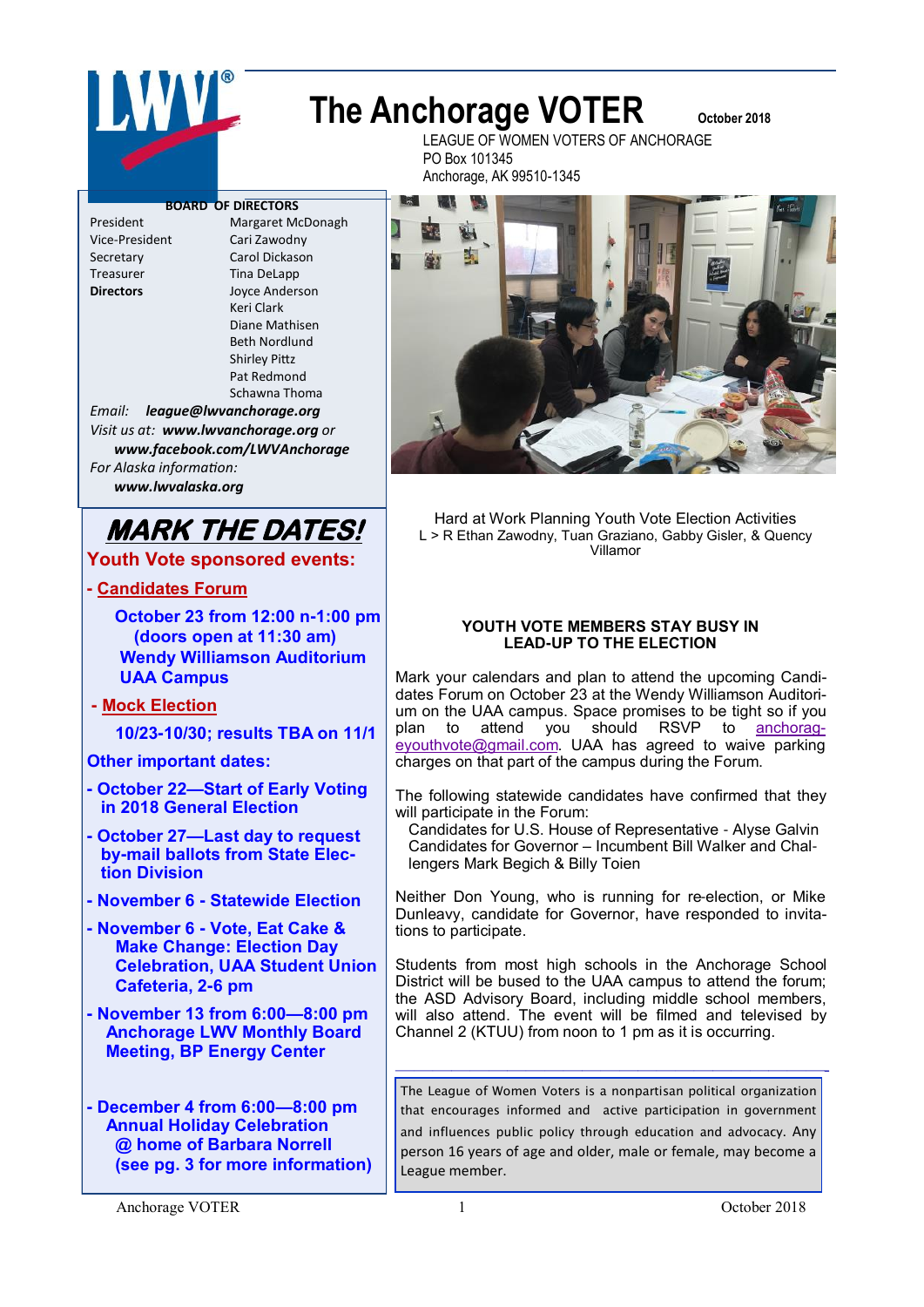#### **NEW VOTER EDUCATION PROJECT**

LWV of Anchorage is immersed in a new voter education project – the *New Voter Education Project*. Generously funded by a \$25,000 grant from the Rasmuson Foundation, the impetus for the project was the addition of 60,000 new voters being added to the rolls after a successful ballot initiative allowed Alaskans to automatically register to vote while completing their PFD applications. The project will be completed by the time of the 2018 General Election on November 6.

Funding will enable significant upgrading of the LWV of Anchorage website (http:// Anchorage [lwvanchorage.org\)](http://lwvanchorage.org), which will essentially become a "one-stop-shop" for voters to access important voter and election information. In addition to information regarding voting locations, dates, and deadlines, visitors will be able to access state-produced voter pamphlets featuring several languages besides English such as Spanish, Tagalog and various Yupik dialects. Links to enable individuals to check their voter registration status and to apply for an absentee ballot will also be provided. The webpage enhancements will, with regular updating, persist long beyond the life of this particular grant project, ensuring that crucial information will be available to future voters for years to come.

In addition to webpage enhancements, funding will support production and boosting of an educational video created by Youth Vote, a direct mail piece with information about early vote by mail (also known as absentee voting), online ads and Facebook boosted ads that will remind people to vote and send people to the League website. The Project is spearheaded by Schawna Thoma & Beth Nordlund.

The Anchorage League works to make voter education the highest priority. Increased voter information equals more informed voters. This is good for the community and helps our citizens become part of the decision-making process.



LWV of Anchorage Web Page To Be Enhanced With Grant Funding - Watch for a New Look!!



Registrar Sharon Richards Assists New Citizens to Register to Vote

#### **VOTER REGISTRATION UPDATE**

In 2018, Anchorage LWV Registrars have registered over 500 new voters. The largest groups of newly registered voters included new citizens immediately following their Naturalization ceremonies (n=182) and newly age-eligible high school seniors in U. S. Government classes in five ASD high schools (142 last Spring and 76 this Fall); schools that invited us in to register their students to vote included Bartlett, Chugiak, East, South and West. Another 52 individuals were added to the rolls as part of the UAA Campus Vote project spearheaded by Marsha Olson, LWV member, Co-Chair of UAA Democracy and Civic Action Week, and UAA Instructor of Speech/Communication. Activities at five different community events accounted for another 66 registrations; nearly half of those occurred last January at the Women's March!

Thanks to the thirteen LWV members who responded requests for Voter Registrars at various voter registration opportunities across the City; they included Joyce Anderson, Keri Clark, Tina DeLapp, Joan Diamond, Carol Dickason, Heather Flynn, Penny Goodstein, Diane Mathisen, Marie Murdock, Beth Nordlund, Marsha Olson, Sharon Richards, and Schawna Thoma.

We will continue to assist new voters to get registered to vote, focusing on preparing them to participate in the upcoming Municipal election next April.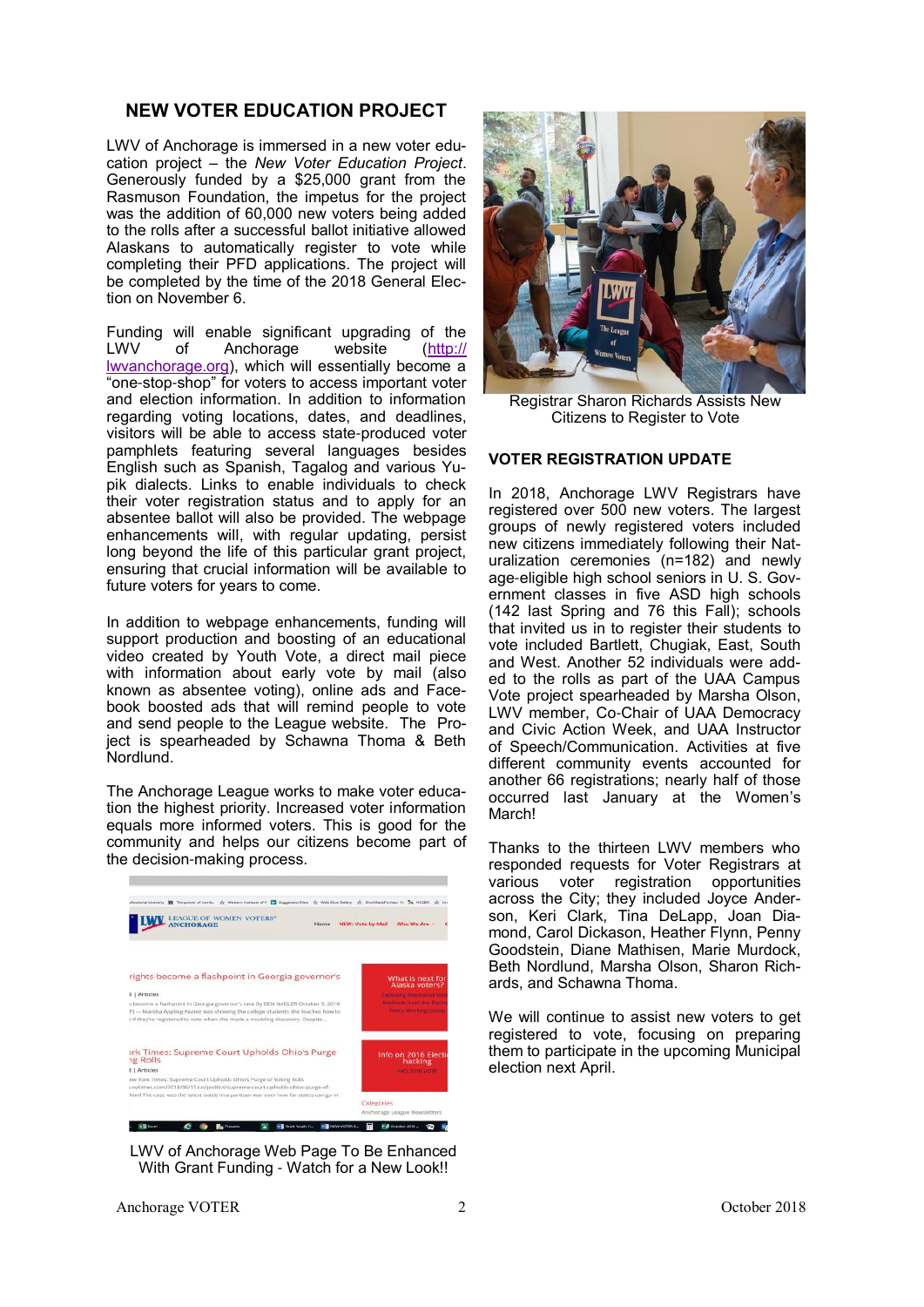#### **MOCK ELECTION WILL INCLUDE THREE BALLOT MEASURES**

The Mock Election will be held from October 23 – 30; students at all levels within the Anchorage School District will have an opportunity to cast their votes on statewide contests and on three ballot measures formulated by Anchorage Youth Vote participants. The results will be announced on November 1.

Youth Vote Students formulated three ballot questions; each of the three questions are focused on either local, state or national issues. The questions are:

- Local Should more resources be directed toward health education, especially mental health and healthy relationships, in the Anchorage School District?
- State Do Alaska salmon need more government protection?
- Federal Should the President of the United States be elected by National Popular Vote rather than out current system, the Electoral College?



Youth Vote Workers Research Ballot Measures Pictured: Jennifer DeRoche (back to camera) L—>R: Anna Wen, Oliia Tafs, & Ali Butcher

The students prepared a Voter Information Guide that included information about the three ballot measures. Those guides have been distributed to the Chairs of Social Studies Departments at the various high schools. Anchorage LWV members interested in receiving an electronic copy of the student-created Voter Guide can request one by contacting [tdelapp@ak.net.](mailto:tdelapp@ak.net)